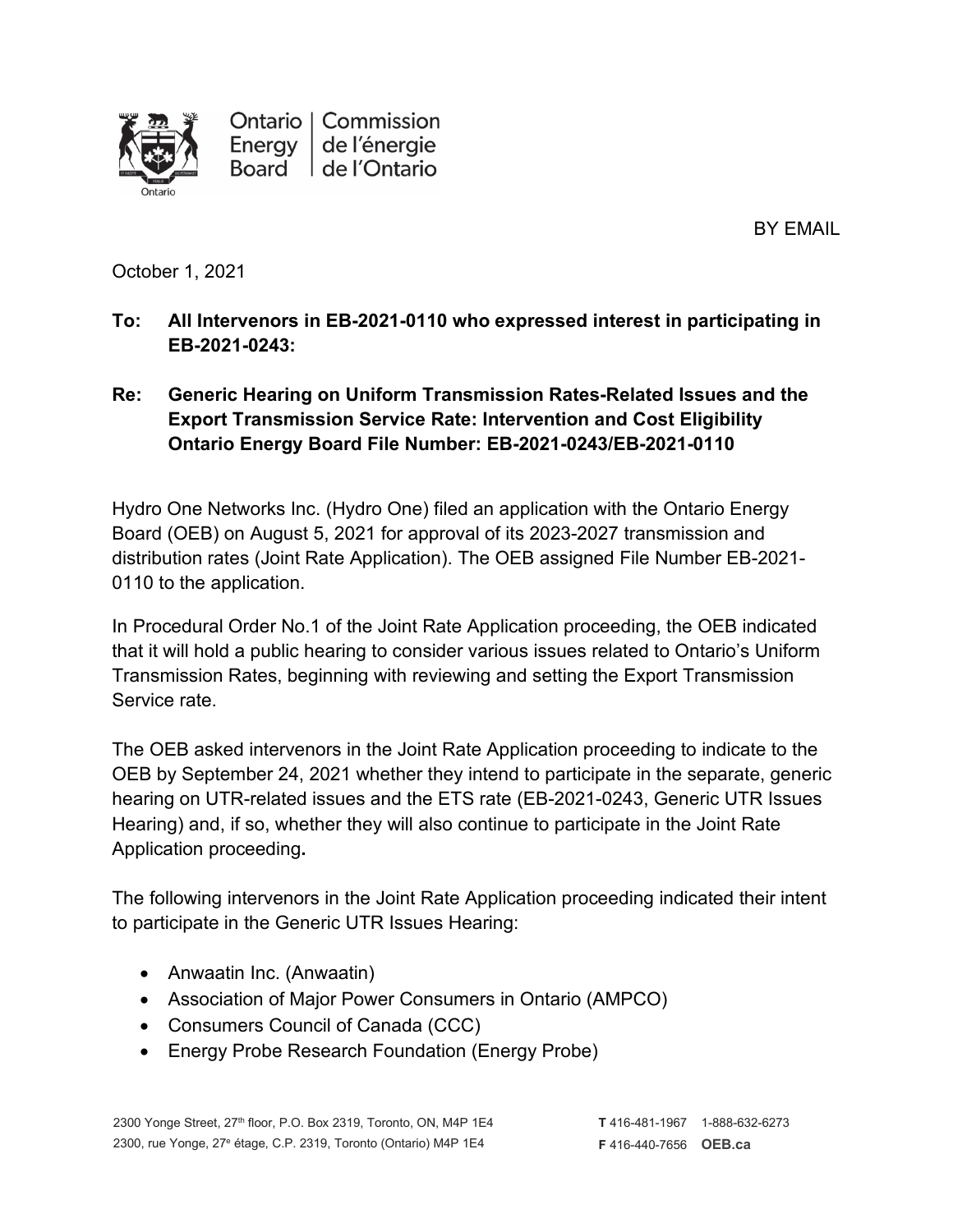- ENWIN Utilities Ltd. (ENWIN)
- London Property Management Association (LPMA)
- Ontario Power Generation Inc. (OPG)
- Pollution Probe
- Power Workers' Union (PWU)
- School Energy Coalition (SEC)
- Vulnerable Energy Consumers Coalition (VECC)

Each of the parties above also indicated that they will continue to participate in the Joint Rate Application proceeding.

The OEB will issue a formal Notice of Hearing in the Generic UTR Issues Hearing shortly and will issue a Procedural Order in due course which will set out next steps and address intervention requests and cost eligibility.

To provide certainty in the meantime to intervenors in the Joint Rate Application proceeding (EB-2021-0110) who indicated their intent to participate in the Generic UTR Issues Hearing, the OEB will deem all of the intervenors in Hydro One's joint rate application proceeding listed above to be intervenors in the Generic UTR Issues Hearing and will grant to any such intervenors the same cost eligibility status as was granted in EB-2021-0110. No further request for intervenor status or cost award eligibility will be required from the above intervenors in the matter of the Generic UTR Issues Hearing (i.e., the intervenors listed above will not need to respond to the Notice of Application in the matter of the Generic UTR Issues Hearing once it is issued).

For clarity, the following intervenors among those listed above were granted cost eligibility in the Joint Rate Application proceeding and will be granted the same cost eligibility status in the Generic UTR Issues Hearing (EB-2021-0243): Anwaatin, AMPCO, CCC, Energy Probe, LPMA, Pollution Probe, SEC, and VECC.

As in the Joint Rate Application proceeding, cost eligibility in the Generic UTR Issues Hearing will be subject to requirements related to cost eligibility for participation in the proceeding by any experts retained by intervenors. Those requirements were stated in Procedural Order No.1 of the Joint Rate Application proceeding and will also be stated in Procedural Order No.1 of the Generic UTR Issues Hearing.

The OEB also received a letter from the Association of Power Producers of Ontario (APPrO) on January 24, 2021. APPrO stated that although it is not an intervenor in EB-2021-0110, APPrO wishes to participate in the Generic UTR Issues Hearing and intends to seek cost eligibility.